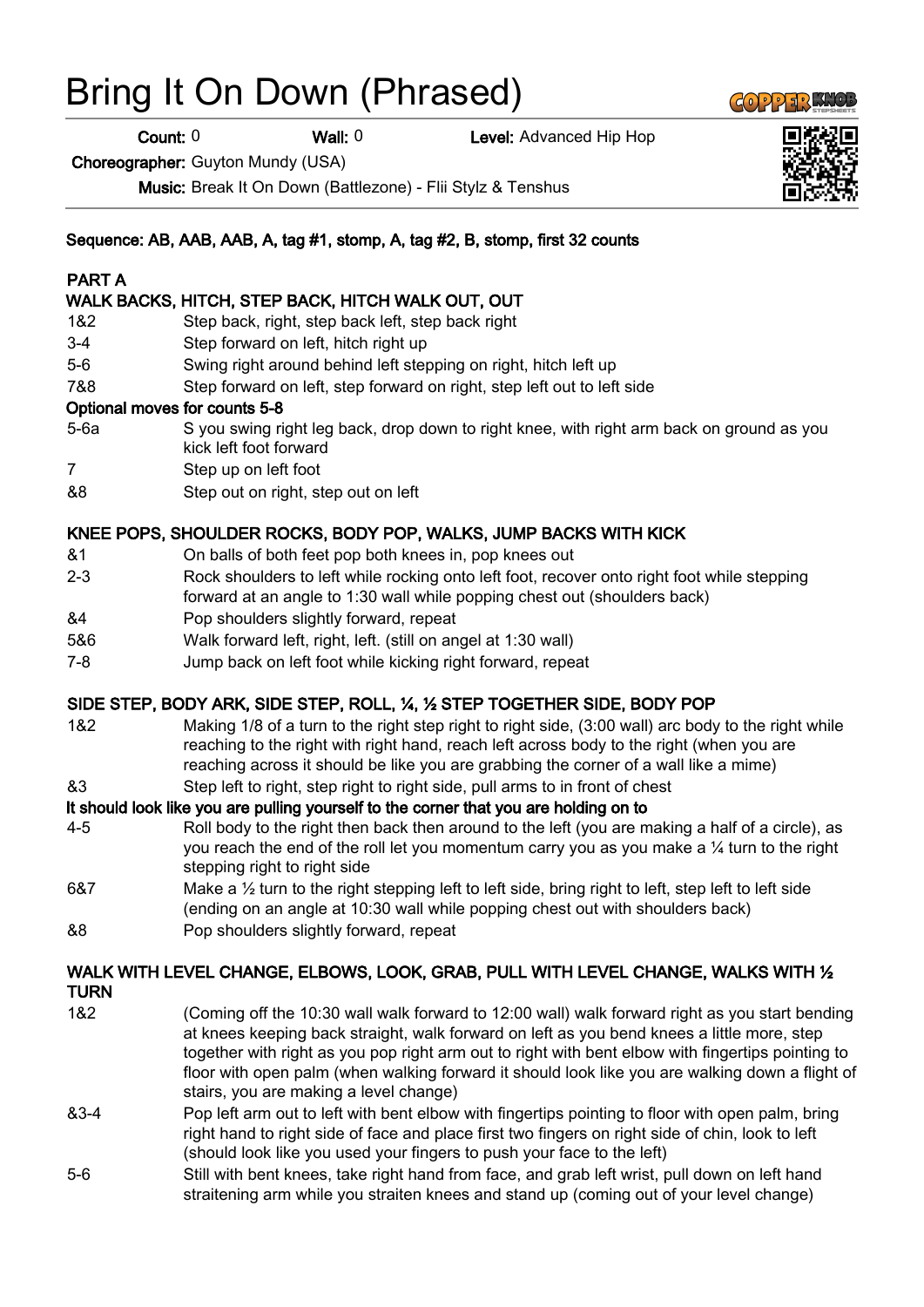7&8 Walk forward on left, make a  $\frac{1}{4}$  turn to the left stepping right to right side, make a  $\frac{1}{4}$  turn to left stepping back on left

# PART B

## REACH UP, REACH DOWN, ¾ TURN, GRAB WITH LEG KICK, STEP BACK, ¾ BODY BREAK WITH PUNCH

- 1-2 Reach up with left hand (hand cupped out and down), reach down with right while bending at knees and slightly hunched over (hand cupped out and up)
- 3&4 Make a ¼ turn to right stepping in place on right, make a ¼ turn to the right stepping in place on left, make a ¼ turn to the right stepping forward on right (you should be on 9:00 wall)
- 5-6 Reach left arm across body to front wall as you kick left leg back to back wall, bring arm back in and step left foot out (you should be back at 9:00)
- 7&8 Make a 1/4 turn to left stepping right to right, make a 1/2 turn to left stepping left out to left side, pop both knees in while you punch down with right hand

# ARM UP, ARM OUT, SIDE STEP TWICE WITH ARM WAVE, ARM ROCKS, ½ TURN

- 1-2 Bend elbow so right arm is pointed up, extend right arm out in front
- &3 Bring right foot to left, step left to left side, as your right arm waves in and out from left to right
- &4 Bring right foot to left, step left to left side, as your right arm waves in and out from left to right
- 5&6 Take left arm out to left, as right arm comes across body, bring left forearm in front of chest
- as right arm extends out in front, bend right elbow so right arm is pointed up with closed fist 7&8 Step left next to right while making a ¼ turn to left, step in place with right, step in place with left making a ¼ turn to right
- 17-32 Repeat (you will always do this pattern twice)

# TAG #1

# STEP, ARM STYLING WITH LEG LIFT, FORWARD WALKS X3, STEP, ARM STYLING HOOK, ½ TURN

- 1-2 With left arm across body at stomach level, bring right hand underneath with fingers pointed out and snake hand up and slightly to the right, while stepping forward on right and slightly lifting left leg up
- 3&4 Step forward on left, step forward on right, step forward on left while dropping arms
- 5-6 With left arm across body at stomach level, bring right hand underneath with fingers pointed out and snake hand up and slightly to the right, while stepping forward on right and slightly lifting left leg up
- 7&8 Step forward on left, step forward on right, step forward on left while dropping arms
- 1-2 With left arm across body at stomach level, bring right hand underneath with fingers pointed out and snake hand up and slightly to the right, while stepping forward on right and slightly lifting left leg up
- 3&4 Step forward on left, step forward on right, step forward on left while dropping arms
- 5-6 With left arm across body at stomach level, bring right hand underneath with fingers pointed out and snake hand up and slightly to the right, while stepping forward on right, hook left over right
- 7-8 Touch left behind, unwind a half turn to the left with weight ending on left

# TAG #2

# ARM SNAKE

1-2 With left arm across body at stomach level, bring right hand underneath with fingers pointed out and snake hand up and slightly to the right, while stepping slightly forward on right

# This is a slow snake up so take your time and count to six

# PART C

# THIS IS A STOMP PATTERN

1e&a Step forward on right, slap right hand on right knee, take right hand slightly off knee and slap the back of it with the left hand, slap right hand on right knee